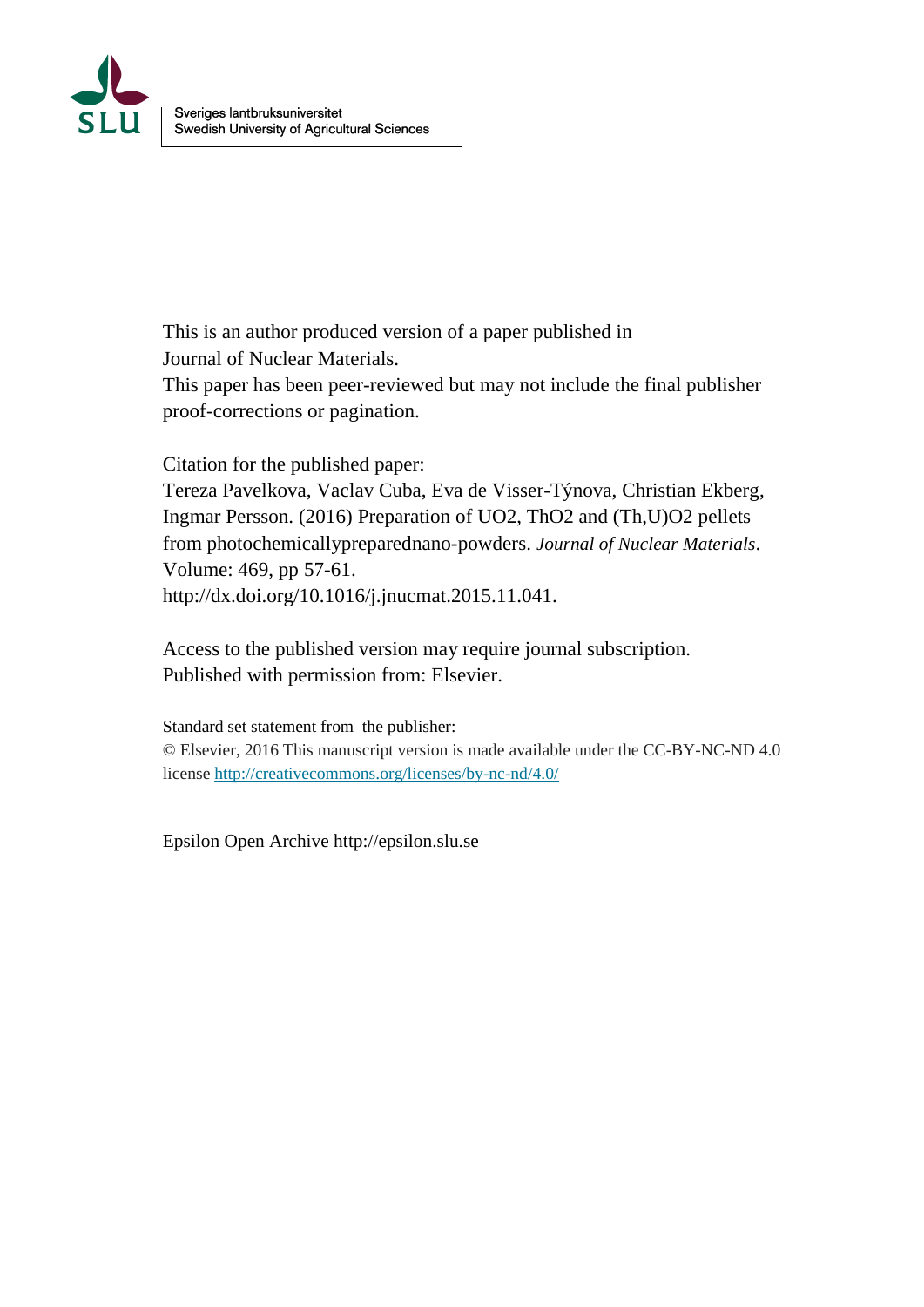# **Preparation of UO2, ThO<sup>2</sup> and (Th,U)O<sup>2</sup> pellets from photochemically-prepared nanopowders**

Tereza Pavelková<sup>a</sup>, Václav Čuba<sup>a</sup>, Eva de Visser – Týnová<sup>b</sup>, Christian Ekberg<sup>c</sup>, Ingmar Persson<sup>d</sup>

<sup>a</sup> *Czech Technical University in Prague, Faculty of Nuclear Sciences and Physical Engineering, Břehová 7, Praha 1, 115 19 Czech Republic*

<sup>b</sup> *Nuclear Research and consultancy Group (NRG), Research & Innovation, Westerduinweg 3, 1755 LE Petten, The Netherlands*

<sup>c</sup> *Nuclear Chemistry/Industrial Materials Recycling, Chalmers University of Technology, SE-412 96 Göteborg, Sweden*

<sup>d</sup> *Department of Chemistry and Biotechnology, Swedish University of Agricultural Sciences, P.O.Box 7015, SE-750 07 Uppsala, Sweden*

# **Abstract**

Photochemically-induced preparation of nano-powders of uranium and/or thorium oxides and their subsequent pelletizing has been investigated. The preparative method is based on the photochemically induced formation of solid precursors in aqueous solution containing uranyl and/or thorium nitrate and ammonium formate. The EXAFS analyses of the precursors show that the irradiation of thorium containing solutions yields solid  $ThO<sub>2</sub>$  with low structural order, and the irradiation of uranium containing solutions yields the mixture of U(IV) and U(VI) compounds. The U-containing precursors were carbon free, thus allowing direct heat treatment in reducing atmosphere without pre-treatment in the air. Subsequent heat treatment at 300–550  $\rm{°C}$  yields nano-crystalline UO<sub>2</sub>, ThO<sub>2</sub> or solid (Th,U)O<sub>2</sub> solutions with high purity, welldeveloped crystals, and nanoparticles with diameter ˂ 15 nm. The prepared nano-powders of oxides were pelletized without any binder (pressure 500 MPa), the green pellets were subsequently sintered at 1300 °C under an Ar:  $H_2$  (20:1) mixture (UO<sub>2</sub> and (Th,U)O<sub>2</sub> pellets) or at 1600  $^{\circ}$ C in ambient air (ThO<sub>2</sub> pellets). The theoretical density of the sintered pellets varies from 91 to 97%.

Keywords: nanoparticles, uranium(IV) oxide, thorium oxide, UV radiation, EXAFS, pelletizing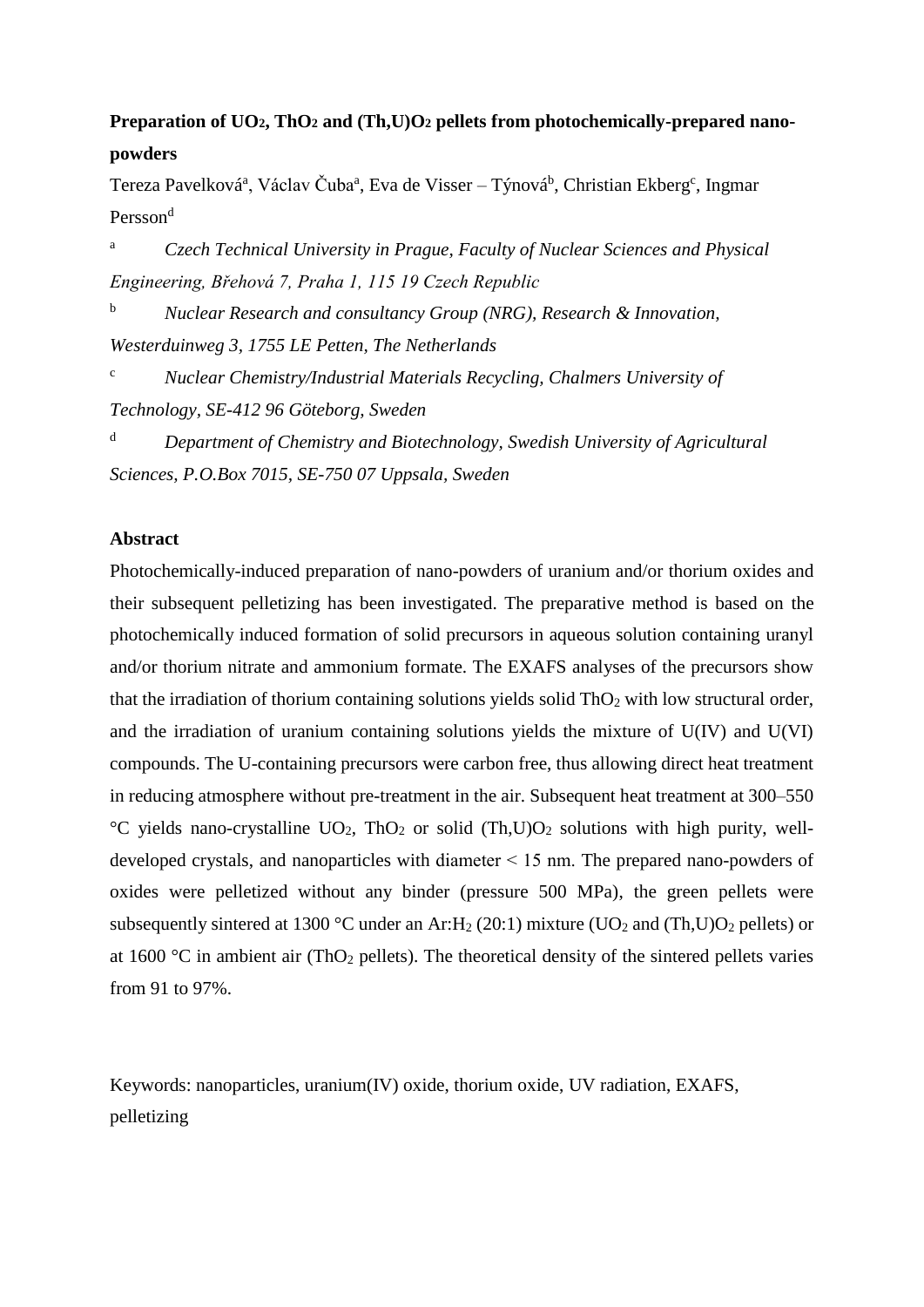#### **Introduction**

Uranium (IV) oxide (UO<sub>2</sub>), thorium (IV) oxide (ThO<sub>2</sub>) and their mixed oxides ((Th,U)O<sub>2</sub>) have been widely utilized and tested as nuclear fuels in various types of reactors [1,2]. Prepared oxide powders are typically mixed with binders and lubricants and then compacted into the pellets by a powder metallurgy method.  $UO_2$  and Th $O_2$  powders are typically compacted at 150–500 and 40–300 MPa [3,4], respectively. The density of the green (i.e. non-sintered) pellets usually reaches 50–60 % of theoretical density (TD) [3]. Green pellets are subsequently sintered where the first step is dewaxing (removal of volatile additives at approximately 500–800  $\degree$ C) [3]. UO<sub>2</sub> pellets are then sintered at temperatures of 1600–1800 °C under controlled (reducing) atmosphere for  $3-10$  hours [3], whereas ThO<sub>2</sub> pellets are sintered at temperatures of  $1600-1700$ °C and the sintering can be performed under both oxidizing and reducing conditions [4]. Generally, sintered pellets are distinguished by high mechanical strength and density [3]; the density achieved in laboratory conditions is usually higher than 80 % TD [5]; pellets with 95 % TD are denoted as high density pellets [6].

UO<sub>2</sub> and ThO<sub>2</sub> powders are typically prepared via precipitation or sol-gel routes [4]. Novel preparations of various oxides via the photochemical method have recently also been reported [7] (the mechanisms of water photolysis and oxides formation are summarized therein). The biggest advantage of this method is formation of nanoparticles with uniform particle size. The material preparation is based on the irradiation of aqueous solutions of metal salts and OH radical scavengers, resulting in the formation of finely dispersed solid phases.

Preparation of nano-particles of  $UO_2$ , Th $O_2$  and (Th,U) $O_2$  by photochemical method using mercury UV lamps as the radiation source has been reported recently [8]. Solid precursors formed under the irradiation were subsequently heat treated at 300–550 °C to convert them to nano-crystalline oxides. Photochemical methods produce nano-sized powder with high specific surface area. Such kind of materials can be usually sintered at lower temperature [9-11] when compared to materials with larger particle size. The method produces solid precursors that are nitrogen and carbon free, thus allowing direct heat treatment in reducing atmosphere without pre-treatment in air.

This paper is focused on the pelletizing of photochemically prepared  $UO_2$ , Th $O_2$  and (Th,U) $O_2$ nano-powders. Characterization and properties of the nano-powders, green pellets and sintered pellets, are discussed in detail.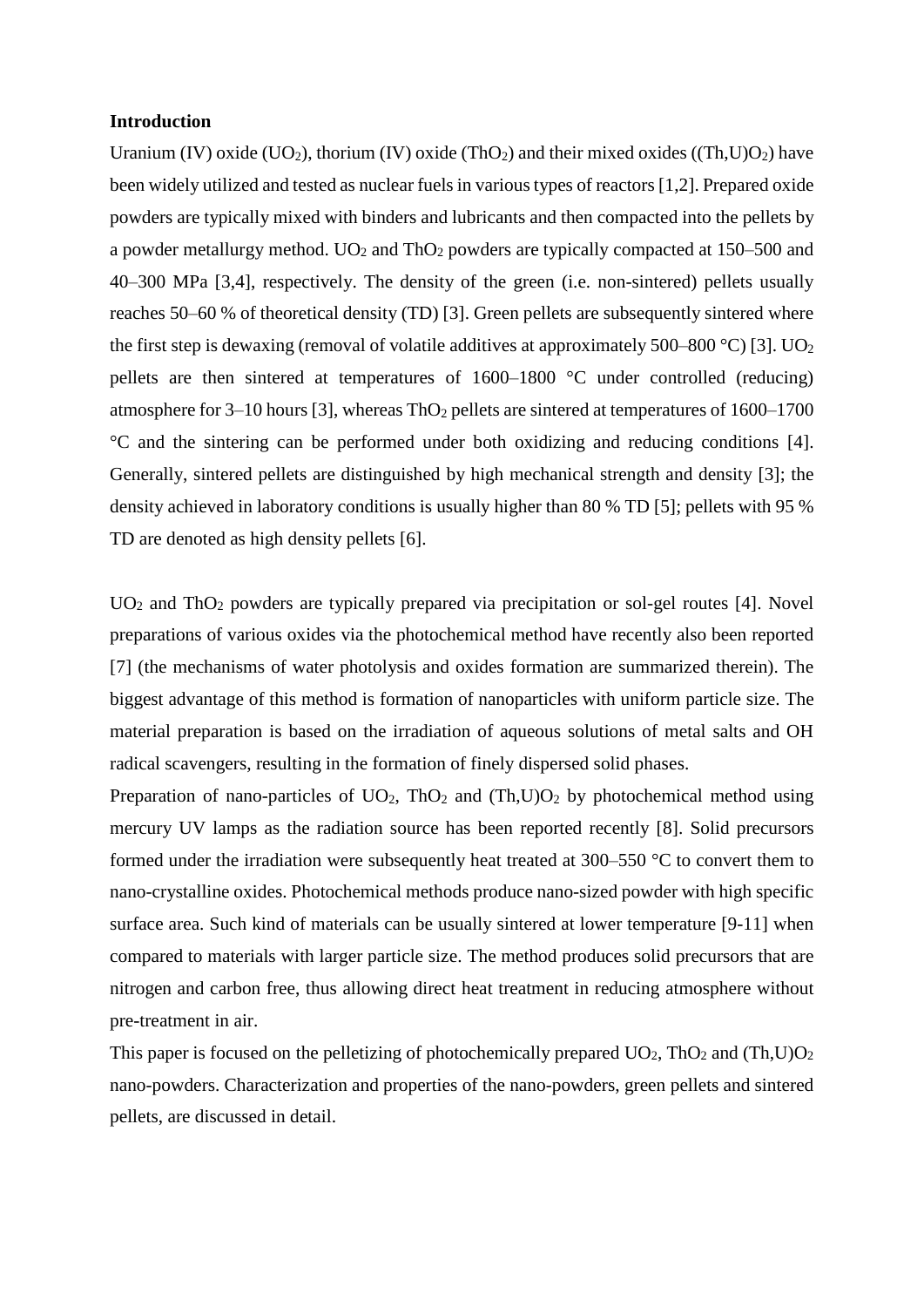## **Experimental**

Nano-crystalline  $UO_2/ThO_2$  powders were prepared following the previously described procedure [8]. All solutions contained 0.1 mol⋅dm<sup>-3</sup> ammonium formate ( $\geq$  99.995% trace metals basis, Sigma Aldrich). They consisted of either 0.01 mol⋅dm<sup>-3</sup> uranyl nitrate (GR, Lachema Chemapol) or 0.01 mol⋅dm<sup>-3</sup> thorium nitrate (p.a., Merck) or both 0.005 mol⋅dm<sup>-3</sup> uranyl nitrate and 0.005 mol⋅dm<sup>-3</sup> thorium nitrate. Solutions were prepared without any further purification of the chemicals. Deionized water was used in all experiments.

The solutions were irradiated for 60–180 minutes by low pressure mercury lamps TUV 25 W 4P SE (Speziallampen GmbH).

The solid precursors formed under irradiation were separated from the solutions by filtration (Millipore HAWP 0.45 μm), washed and dried at room temperature and structurally characterized by analysed via extended X-ray absorption fine structure (EXAFS) spectroscopy.

EXAFS measurements of the thorium and uranium precursors, contained in 1.5 mm thick aluminum frames with Kapton windows, were performed at the Th and U  $\text{L}_3$  X-ray absorption edges, respectively. The data were collected at the wiggler beam line I811 at MAX-lab, Lund University, which operated at 1.5 GeV and a maximum current of 220 mA. The synchrotron beam was monochromatized using a Si[111] double crystal monochromator, with higher order harmonics reduced by detuning the second monochromator crystal to reflect 80% of maximum intensity at the energy at the end of the EXAFS range scanned. Measurements were performed simultaneously in transmission and fluorescence mode using ion chambers with stationary gas mixtures of krypton and helium and a Passivated Implanted Planar Silicon (PIPS) detector, respectively. The spectrum of a Zr foil (defined as 17.998 keV [12]) was recorded simultaneously in transmission mode as reference. Spectra were recorded as continuous scans and averaged for the data analysis for all samples.

The EXAFS calculations were performed using the EXAFSPAK program package [13], incorporating the FEFF code [14]. The energy scale of each X-ray absorption spectrum was calibrated by assigning the first inflection point of the K edge of metallic zirconium foil to 17998 eV. The pre-edge was subtracted by fitting with a linear function. The background was removed with a 4th polynomial spline fit using a Victoreen function for data collected in the fluorescence mode. The EXAFS function was  $k^3$ -weighted to enhance the contribution at higher *k*-values. Theoretical EXAFS spectra were computed with the FEFF code for single scattering (SS) paths, as well as multiple scattering (MS) ones. The fitting procedure was performed in *k*-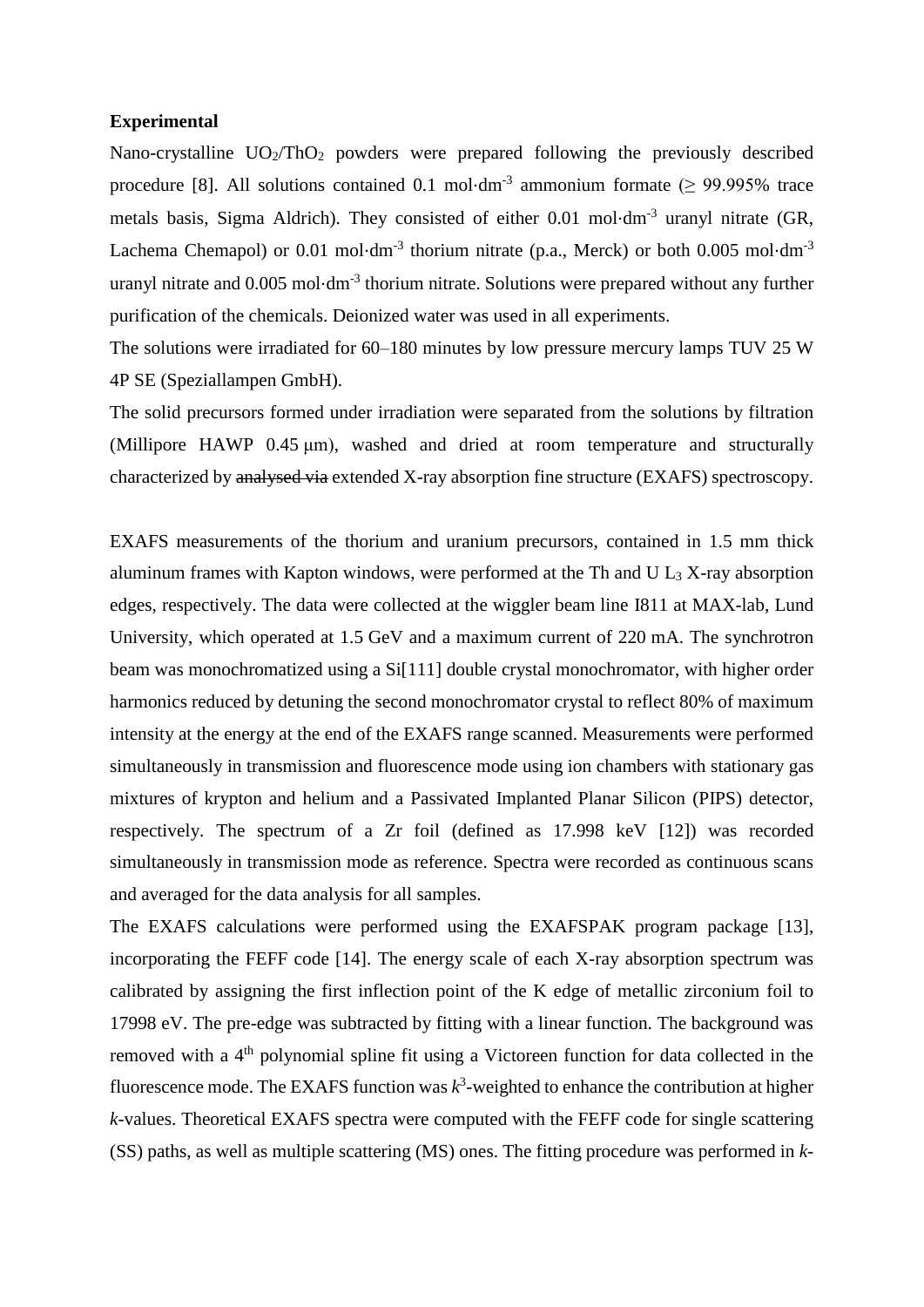space. During the fitting procedure, the energy shift, Δ*E,* and the amplitude reduction factor,  $S_0^2$ , were allowed to vary, but kept the same for all the paths in one sample.

Elemental (C, H, N) analysis of the precursors was performed using a PERKIN ELMER 2400 Series II CHNS/O Analyser.

Subsequently, solid precursors were heat treated at 300–550°C in ambient air or under Ar:H<sub>2</sub> (10:1) atmosphere. The yields of uranium and/or thorium oxides formed were determined as described elsewhere [8].

X-ray diffraction (XRD) was used to identify and characterize the solid powder oxides and pellets, using Rigaku MiniFlex 600 diffractometer with Cu-K<sub>α1,2</sub> radiation ( $\lambda_{av} = 0.15418$  nm) and a scintillation detector; the ICDD PDF-2 database was used for the identification of prepared crystalline materials [15]. Linear crystallite size (*l*) was calculated using Scherrer equation:  $l = (0.89^* \lambda) / (B^* \cos \theta)$ , where  $\lambda$  is the wavelength of used radiation (0.15418 nm), *B* is FWHM of selected peak obtained at higher *θ* after subtraction of instrument broadening and *θ* is Bragg diffraction angle. The instrumental broadening was determined by measurement of SRM640d standard. Specific surface area (SSA) of the solid precursors was measured by selective adsorption of nitrogen from the mixture of hydrogen and nitrogen at the temperature of liquid nitrogen [16].

Powder UO<sub>2</sub> and/or ThO<sub>2</sub> nanoparticles were pressed into pellets without addition of any lubricant or additives to the oxide powder. The powders have been pressed by a manual laboratory press (BSL – 2, BRIO Hranice s. r. o.), using stearic acid as die-wall lubricant. The powders were compacted at the pressure of 500 MPa for 30 min into a pellet of 10 mm in diameter and 1 mm in theoretical height (the real height varied according to TD reached).

The prepared green pellets without any further treatment were additionally characterized using porosimetry (immersion into chloroform) and scanning electron microscopy (SEM) using a JEOL JSM 5510LV instrument. SEM images were taken from the unpolished surface of the green pellet. The geometric densities of the pellets were obtained by weighing and by measuring the pellet diameter and height with a digital calliper. Based on literature survey [5] and preliminary experiments, these pellets were subsequently sintered at relatively low temperatures to 1300 °C (temperature ramp 2 °C min<sup>-1</sup>) for 3 hours under Ar: H<sub>2</sub> (20:1) mixture (UO<sub>2</sub> and (U,Th)O<sub>2</sub>) or 1600 °C (ramp 2 °C min<sup>-1</sup>) for 6 hours in ambient air (ThO<sub>2</sub>). Sintered pellets were consequently characterized in the exactly same manner as described for green pellets.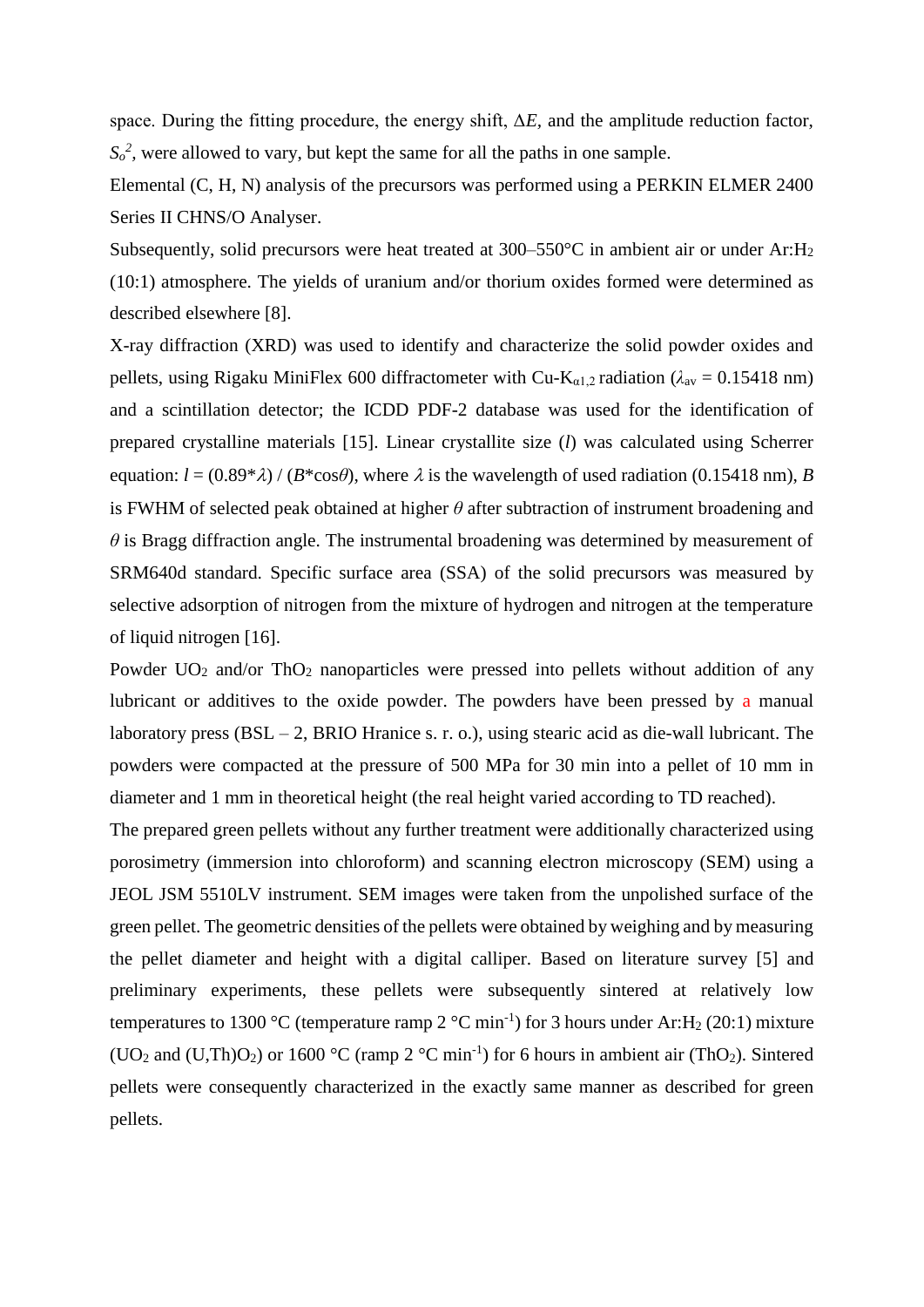#### **Results and discussion**

The EXAFS spectra of all thorium precursor samples were very similar to crystalline  $ThO<sub>2</sub>$ standard, but the amplitudes are much smaller, Fig. 1. The refinement of structure parameters of all samples resulted in distances very close to those observed for crystalline ThO2, but the Debye-Waller factor coefficients,  $\sigma^2$ , were much larger. This strongly indicates that the samples have low degree of structural order, but in principle the same structures as crystalline  $ThO<sub>2</sub>$ . It should be emphasized that  $ThO<sub>2</sub>$  was formed directly during irradiation of solutions, also in the presence of U in the solid precursor. According to XRD, the solid precursors are amorphous.



Fig. 1 EXAFS spectra of: **a**: solid ThO<sub>2</sub> (offset: 14) and samples **b**: Th-containing precursor (offset: 4), and **c**: Th+U-containing precursor (no offset).

The EXAFS spectra of the uranium precursor samples show clearly presence of an uranyl(VI) unit with a U=O bond distance of approximately 1.80 Å, and with additional U-O bonds most likely perpendicular to the linear uranyl unit in the region 2.3–2.4 Å. The comparison of the observed and reported U⋅⋅⋅U distances in the crystal structures did not lead to identification of the uranium compounds in the studied samples. The relatively large Debye-Waller factor coefficients indicate that the samples in this study have low structural order. The temperature of the complete conversion of solid precursor to oxide, atmosphere of heat treatment, oxide yields, linear size of the crystallites and SSA are summarized in Table 1:

|                 |  |  |  | Table 1 Conditions of oxides formation from amorphous precursors and formed oxides |  |  |
|-----------------|--|--|--|------------------------------------------------------------------------------------|--|--|
| characteristics |  |  |  |                                                                                    |  |  |

|               |            | Temperature |       | Linear      | <b>SSA</b>           |
|---------------|------------|-------------|-------|-------------|----------------------|
| Precursor for | Atmosphere | of oxide    | Yield | crystallite | $[m^2 \cdot g^{-1}]$ |
| oxide         |            | formation   |       | size [nm]   |                      |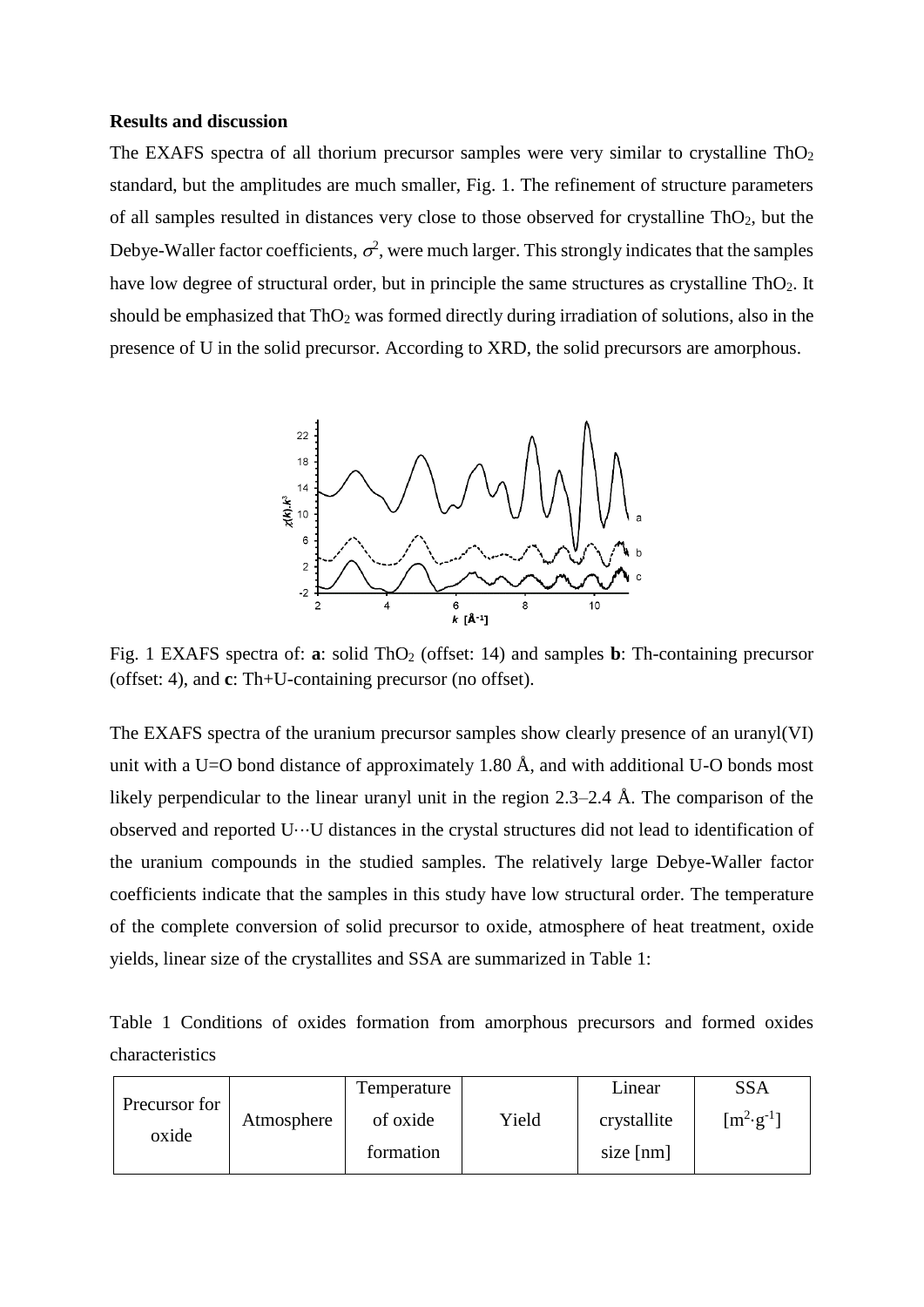| UO <sub>2</sub>       | $Ar:H_2(10:1)$ | 550 $\mathrm{^{\circ}C}$ | 75 % | 13.6 | 10.1 |
|-----------------------|----------------|--------------------------|------|------|------|
| ThO <sub>2</sub>      | ambient air    | 450 °C                   | 95 % | 4.6  | 7.8  |
| (Th, U)O <sub>2</sub> | $Ar:H_2(10:1)$ | 300 °C                   | 75 % | 4.1  | 5.9  |

The  $UO<sub>2</sub>$  and/or Th $O<sub>2</sub>$  powders (prepared from precursors heat treated at minimal temperature sufficient for oxides formation – as summarized in Table 1) were compacted into pellets using stearic acid as a die-wall lubricant, characterized and then sintered. Characteristics of pellets are summarized in Table 2:

|                       |              |                 | Linear           | Lattice   |  |
|-----------------------|--------------|-----------------|------------------|-----------|--|
| Oxide                 | % TD (green) | % TD (sintered) | crystallite size | parameter |  |
|                       |              |                 | [nm]             | [nm]      |  |
| UO <sub>2</sub>       | 53.3         | 95.1            | 36.8             | 0.5474    |  |
| ThO <sub>2</sub>      | 53.8         | 91.5            | 41.1             | 0.5598    |  |
| (Th, U)O <sub>2</sub> | 37.5         | 97.2            | 15.2             | 0.5513    |  |

Table 2 Characteristics of green and sintered pellets

The densities of green pellets reached values from 37 to 54 % TD. After the sintering, the pellets of  $UO<sub>2</sub>$  and  $(Th, U)O<sub>2</sub>$  reached the values exceeding 95 % TD, whereas Th $O<sub>2</sub>$  pellets reached values exceeding 91 % TD. The densities calculated from pellets dimensions are in good correlation with porosimetry measurements. Due to the nano-sized charasteristics of the powders used, even this low sintering temperature led to the pellets with high TD.

Photos of sintered pellets are shown in Fig. 2.



Fig. 2 Photos of sintered pellets; pellets are approximately of 8.5 mm in diameter and of 1.5 mm in height. *Left*: UO<sub>2</sub> sintered at 1300 °C; *middle*: ThO<sub>2</sub> sintered at 1600 °C and *right*: (Th,U)O<sub>2</sub> sintered at 1300 °C.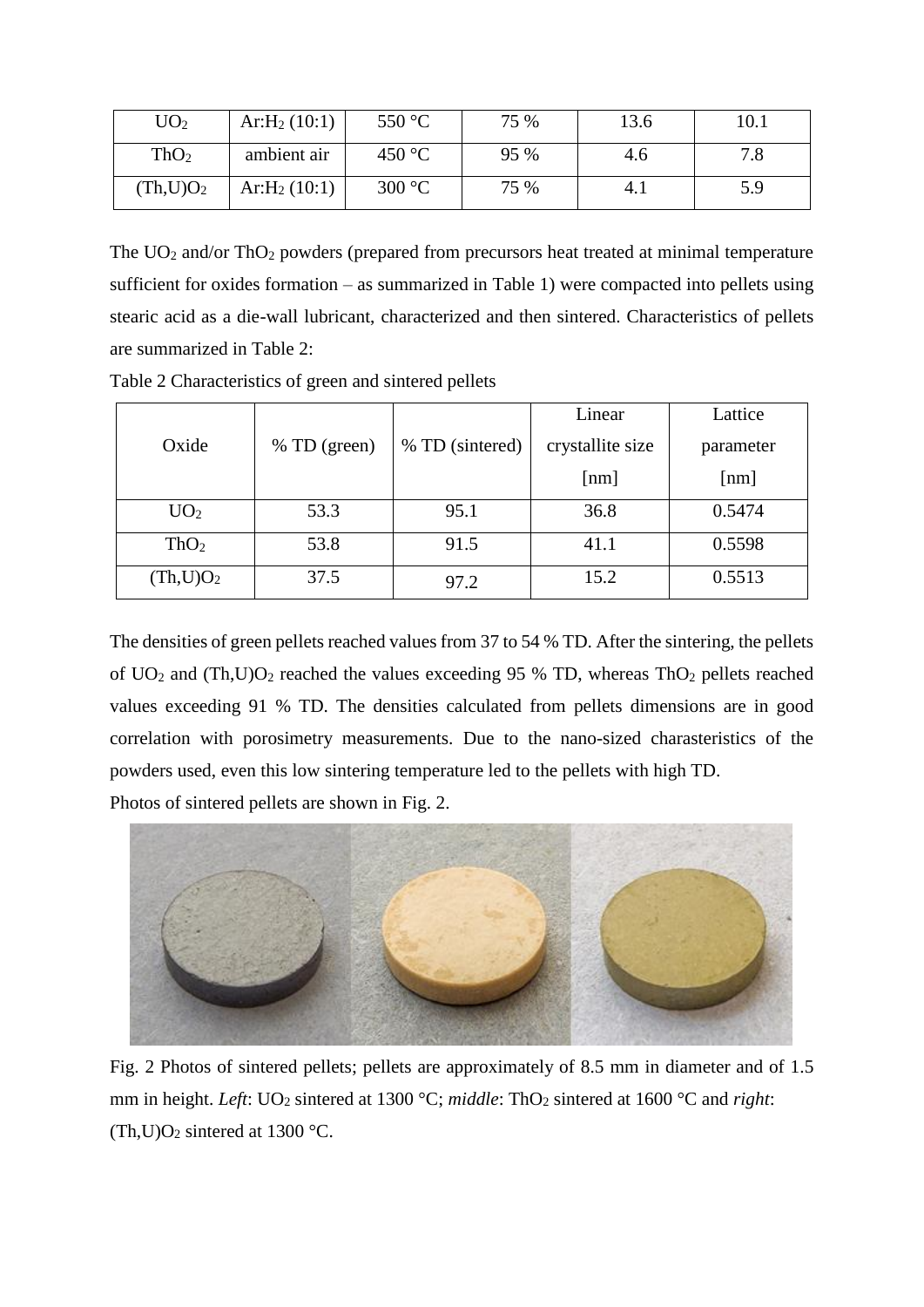Both the XRD spectra of oxide powders and sintered pellets are shown in Figs. 3-5. Substantial improvement of crystallinity is observed, as the diffraction peaks FWHM (full-width at halfmaximum) were reduced by sintering. Slight shift of the maxima in the case of  $UO<sub>2</sub>$  powders is caused by formation of oxide with slight excess of oxygen as described elsewhere [8]. A continuous transition from  $U_4O_9$  to  $UO_2$  can be observed with increasing temperature of heat treatment. Lattice parameters of sintered oxides are summarized in Table 2. This also confirmed that the relatively low sintering temperature is sufficient for reducing the oxygen/metal ratio in the case of  $UO<sub>2</sub>$  during the sintering.



Fig. 3 XRD spectra of UO<sup>2</sup> powder and XRD spectra of sintered pellet. XRD spectra of pellet were corrected on sample displacement -0.344±0.016 mm at *R*(goniometer radius)=150 mm. Diffraction lines of  $UO<sub>2</sub>$  standard (ICDD PDF-2 database v. 2.02, record 01-078-0725) are inserted in the spectra.



Fig. 4 XRD spectra of ThO<sub>2</sub> powder and XRD spectra of sintered pellet. XRD spectra of pellet were corrected on sample displacement -0.106±0.036 mm at *R*=150 mm. Slight increase of background at low diffraction angles is caused by a tape holding the pellet in the sample holder. Diffraction lines of ThO<sub>2</sub> standard (ICDD PDF-2 database v. 2.02, record 00-042-1462) are inserted in the spectra.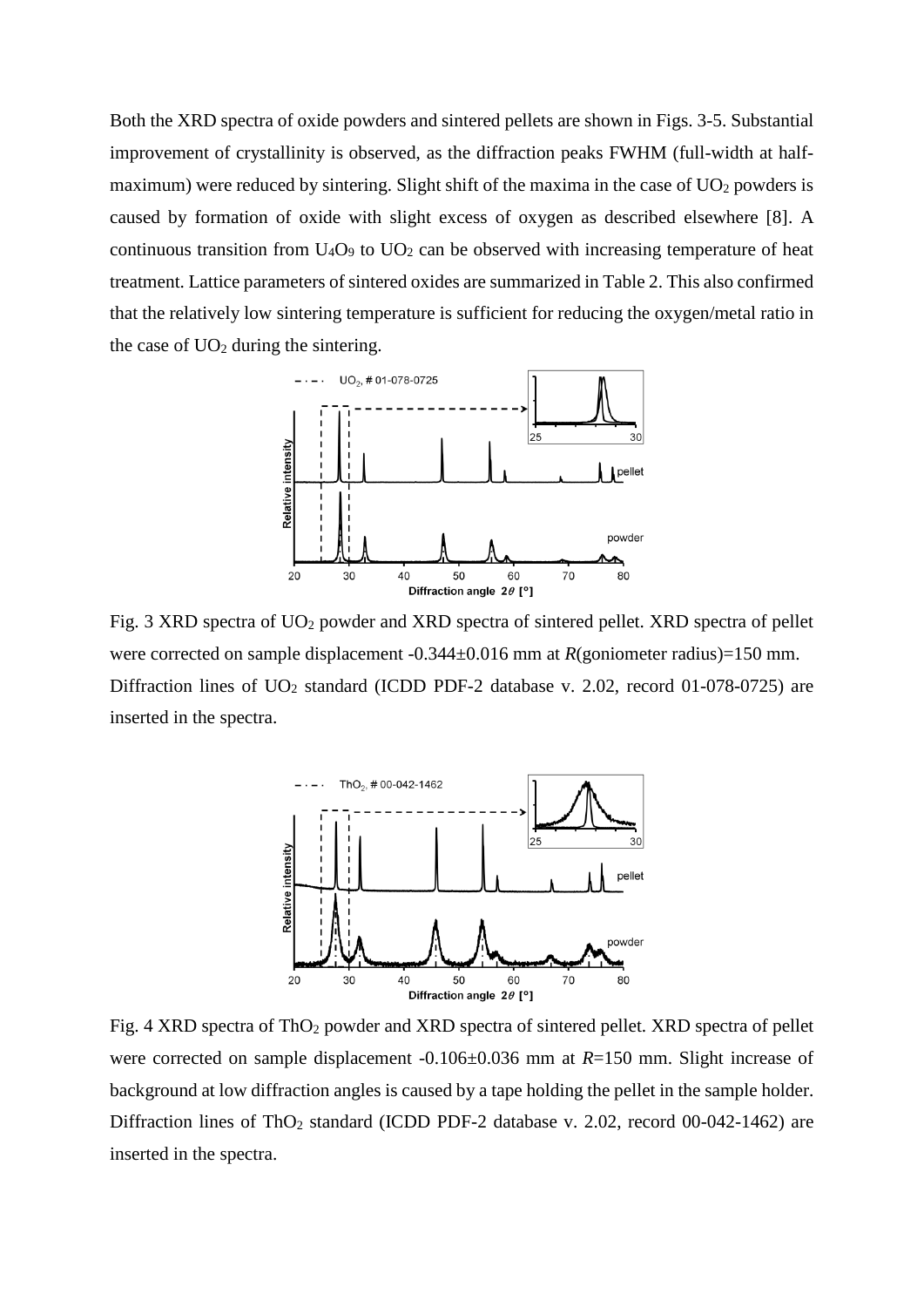

Fig. 5 XRD spectra of (Th,U)O<sup>2</sup> powder and XRD spectra of sintered pellet. XRD spectra of pellet were corrected on sample displacement 0.217±0.012 mm at *R*=150 mm. Diffraction lines of  $(Th, U)O<sub>2</sub>$  standard (ICDD PDF-2 database v. 2.02, record 01-078-0675) are inserted in the spectra.

SEM images of green and sintered pellets are shown in Fig. 6. The SEM pictures were taken from the surface of the pellets without any polishing or treatment. As it can be seen on the SEM images, sintering of the pellets resulted in the significant increase in particle size.

SEM images of the sintered pellets surface seem to confirm their low level of porosity; however, a few submicronic pores can be observed, dispersed throughout the pellet surface, located at grain boundaries. In some cases (see Fig. 6d), larger grains are surrounded by smaller ones, which occurs within the grain growth. Fig. 6e shows an example of homogeneous microstructure composed of submicron-sized aggregates bounded in a large network. Fig. 6f shows the significant increase in particle size due to the higher sintering tempterature (1600 °C). In all pellets, grain growth was confirmed during sintering in comparison to initial precursor microstructure. Although the SEM images were taken from the unpolished surface of the pellets, images confirmed, that the last stage of sintering has been reached which is also consistent with the sintered density value.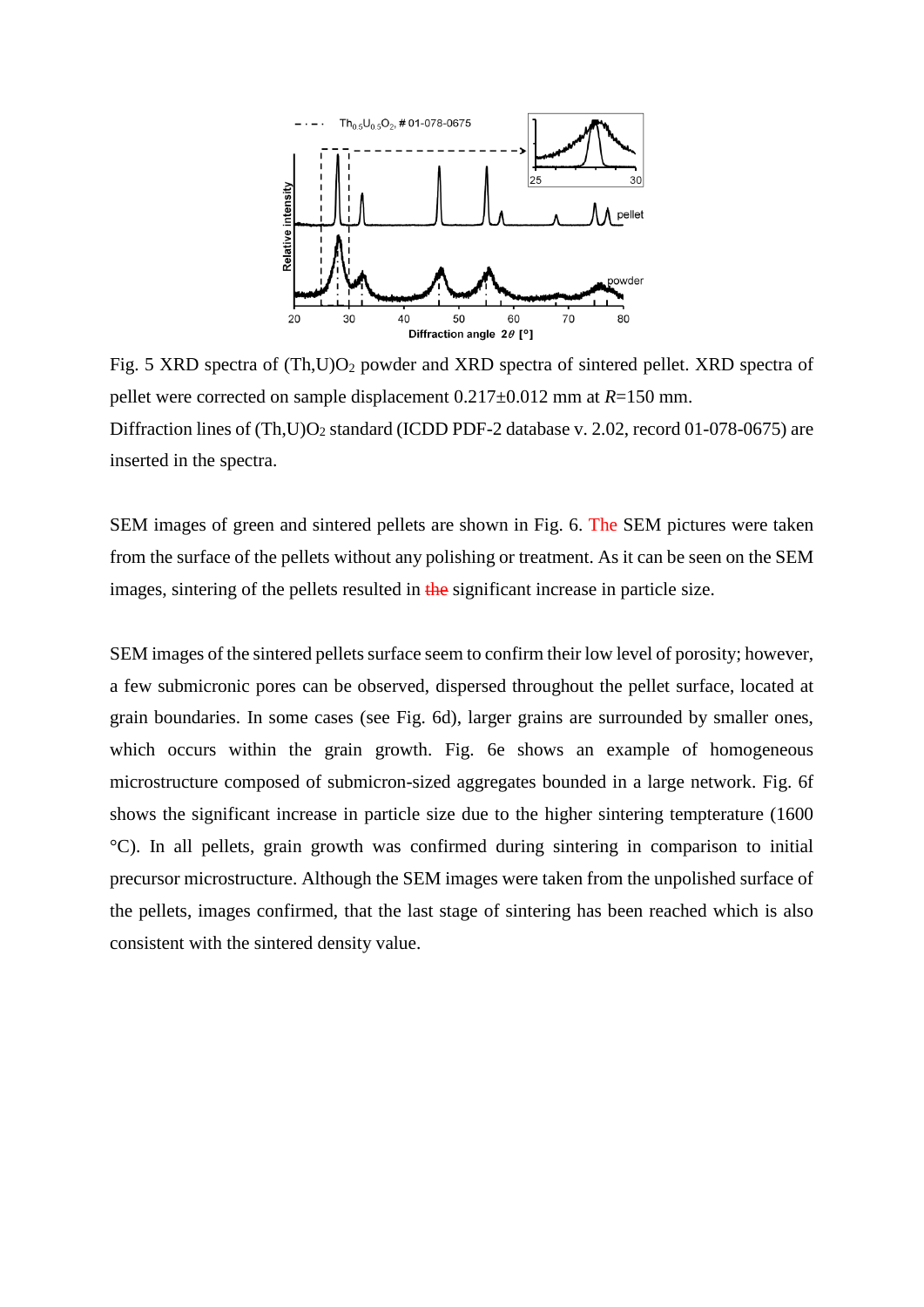

Fig. 6 SEM images of unpolished surface of green (on top, i.e. **a-c**) and sintered pellets (below, i.e.  $\mathbf{d} \cdot \mathbf{f}$ ) in back-scattered electrons  $(\mathbf{a}, \mathbf{b}, \mathbf{c}, \mathbf{f})$  or secondary electron mode  $(\mathbf{d}, \mathbf{e})$ . Left: UO<sub>2</sub>  $(\mathbf{a}, \mathbf{e})$ **d**), middle:  $(Th, U)O<sub>2</sub>$  (**b**, **e**) and right: ThO<sub>2</sub> (**c**, **f**).

The scales in the down right corner of every image represent the scale of  $1.5 \mu m$ .

### **Conclusions**

Pelletizing of photochemically prepared nano-powders of  $\frac{1}{2}$ ,  $\frac{1}{2}$ ,  $\frac{1}{2}$  and  $\frac{1}{2}$ ,  $\frac{1}{2}$ have been studied. The obtained nano-powders are carbon free, allowing direct heat treatment in reducing atmosphere without pre-treatment in air. The EXAFS analyses of the precursors indicate that the Th-containing precursors are  $ThO<sub>2</sub>$  (direct formation of ThO<sub>2</sub>), whereas the Ucontaining precursors are the mixture of uranium(IV) and uranium(VI) compounds.

The  $UO<sub>2</sub>$  and/or Th $O<sub>2</sub>$  powders were compacted into pellets using stearic acid as a die-wall lubricant and then sintered at temperature of 1300 °C under Ar: H<sub>2</sub> (10:1) (UO<sub>2</sub> and (Th,U)O<sub>2</sub> pellets) and at temperatures up to 1600  $^{\circ}$ C in ambient air (ThO<sub>2</sub> pellets). No binder was used during the pelletizing and comparatively low sintering temperature was sufficient for  $UO<sub>2</sub>$  (and  $(Th, U)O<sub>2</sub>$ ) pellets preparation. The densities of green pellets reached values from 37 to 54 % TD, sintered pellets reached values from 91 % to 97 % TD.

The prepared green pellets are highly durable as only one pellet was typically sufficient for characterization and sintering procedures without substantial damage to the pellets. Based on the obtained results, the photochemical method offers promising alternative route for preparation of both single and mixed oxide fuel pellets.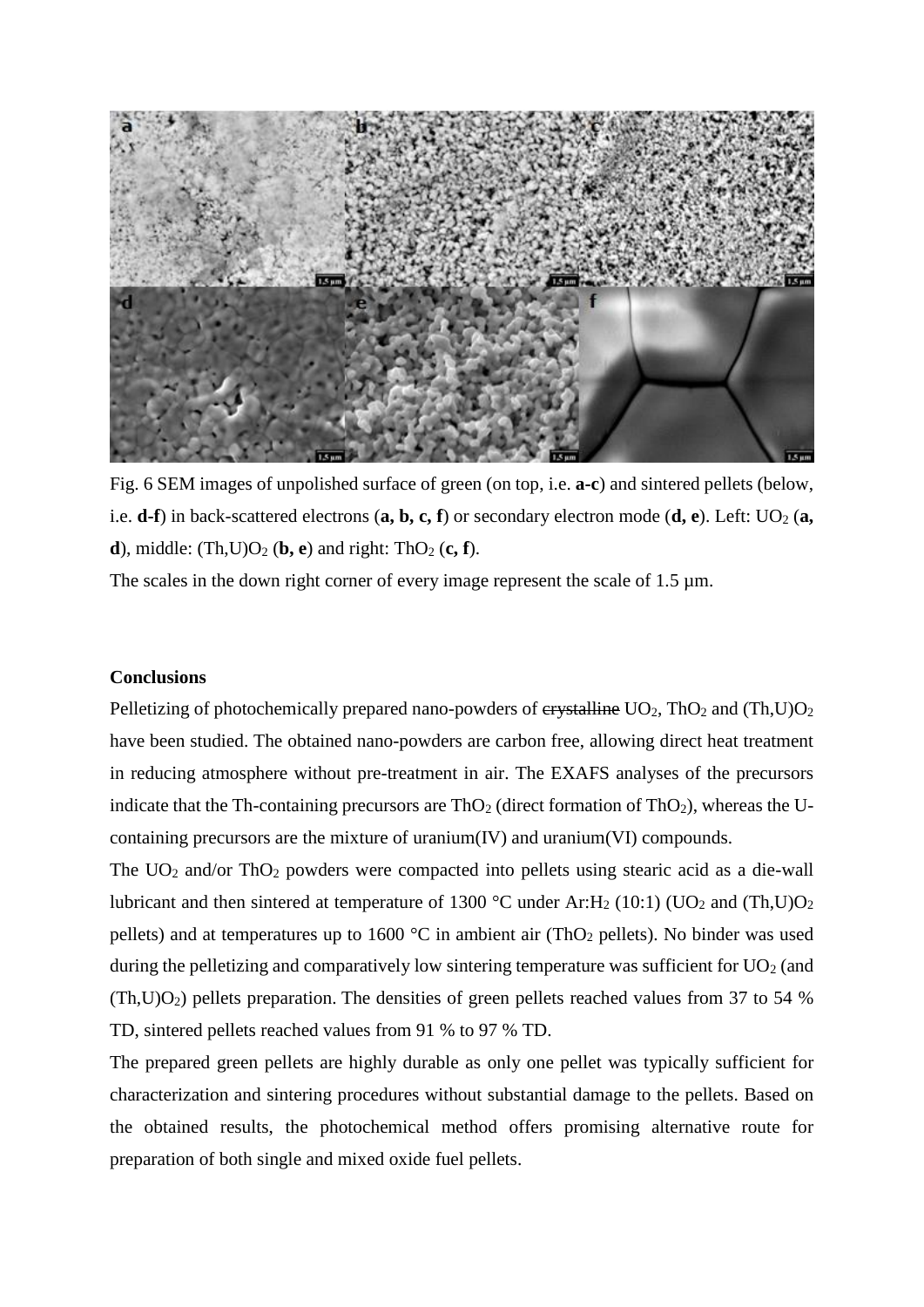#### **Acknowledgements**

This work has been supported by the European FP7 ASGARD (EC-GA No. 295825) and TALISMAN (TALI-C03-08) project, under contract with the European Commission and by the Grant Agency of the Czech Technical University in Prague project SGS14/207/OHK4/3T/14. Authors would like to thank to Mr. Jan Adámek for SEM images and Ms. Stanislava Matějková for elemental analysis. "Portions of this research were carried out at beam-line I811, MAX-lab synchrotron radiation source, Lund University, Sweden. Funding for the beam-line I811 project was kindly provided by The Swedish Research Council and the "Knut och Alice Wallenbergs Stiftelse."

# **References**

- [1] M. Keskar, U.M. Kasar, K. Krishnan, N.D. Dahale, S.K. Sali, S. Kannan, J. Nucl. Mater. 452 (2014) 24-30.
- [2] T. Arima, K. Yoshida, T. Matsumoto, Y. Inagaki, K. Idemitsu, J. Nucl. Mater. 445 (2014) 175-180.
- [3] T. Abe, K. Asakura, 2.15 Uranium Oxide and MOX Production, in: R. Konings, T. Allen, R. Stoller, S. Yamanaka (Eds.), Comprehensive Nuclear Materials. Elsevier, Amsterdam, 2012, 394-422.
- [4] P.R. Hania, F.C. Klaassen, 3.04 Thorium Oxide Fuel, in: R. Konings, T. Allen, R. Stoller, S. Yamanaka (Eds.), Comprehensive Nuclear Materials. Elsevier, Amsterdam, 2012, 88- 108.
- [5] S. Anthonysamy, K. Ananthasivan, V. Chandramouli, I. Kaliappan, P.R. Vasudeva Rao, J. Nucl. Mater. 278 (2000) 346-357.
- [6] Z. Chen, G. Subhash, J.S. Tulenko, J. Nucl. Mater. 454 (2014) 427-433.
- [7] V. Čuba, T. Pavelková, J. Bárta, T. Gbur, M. Vlk, A. Zavadilová, J. Indrei, Z. Dočekalová, M. Pospíšil., V. Múčka, Radiat. Phys. Chem. 81 (2012) 1411-1416.
- [8] T. Pavelková, V. Čuba, F. Šebesta, J. Nucl. Mater. 442 (2013) 29-32.
- [9] P. Bowen, C. Carry, Powder Technol. 128 (2002) 248-255.
- [10] R. Chaim, M. Levin, A. Shlayer, C. Estournes, Adv. Appl. Ceram. 107 (2008) 159-169.
- [11] A. Bel, R. Delmas, B. Francois, J. Nucl. Mater. 1 (1959) 259-270.
- [12] A. Thompson, D. Attwood, E. Gullikson, M. Howells, K.J. Kim, J. Kirz, J. Kortright, I. Lindau, Y. Liu, P. Pianetta, A. Robinson, J. Scofield, J. Underwood, G. Williams, H. Winick, X-ray Data Booklet, Lawrence Berkley National Laboratory, 2009.